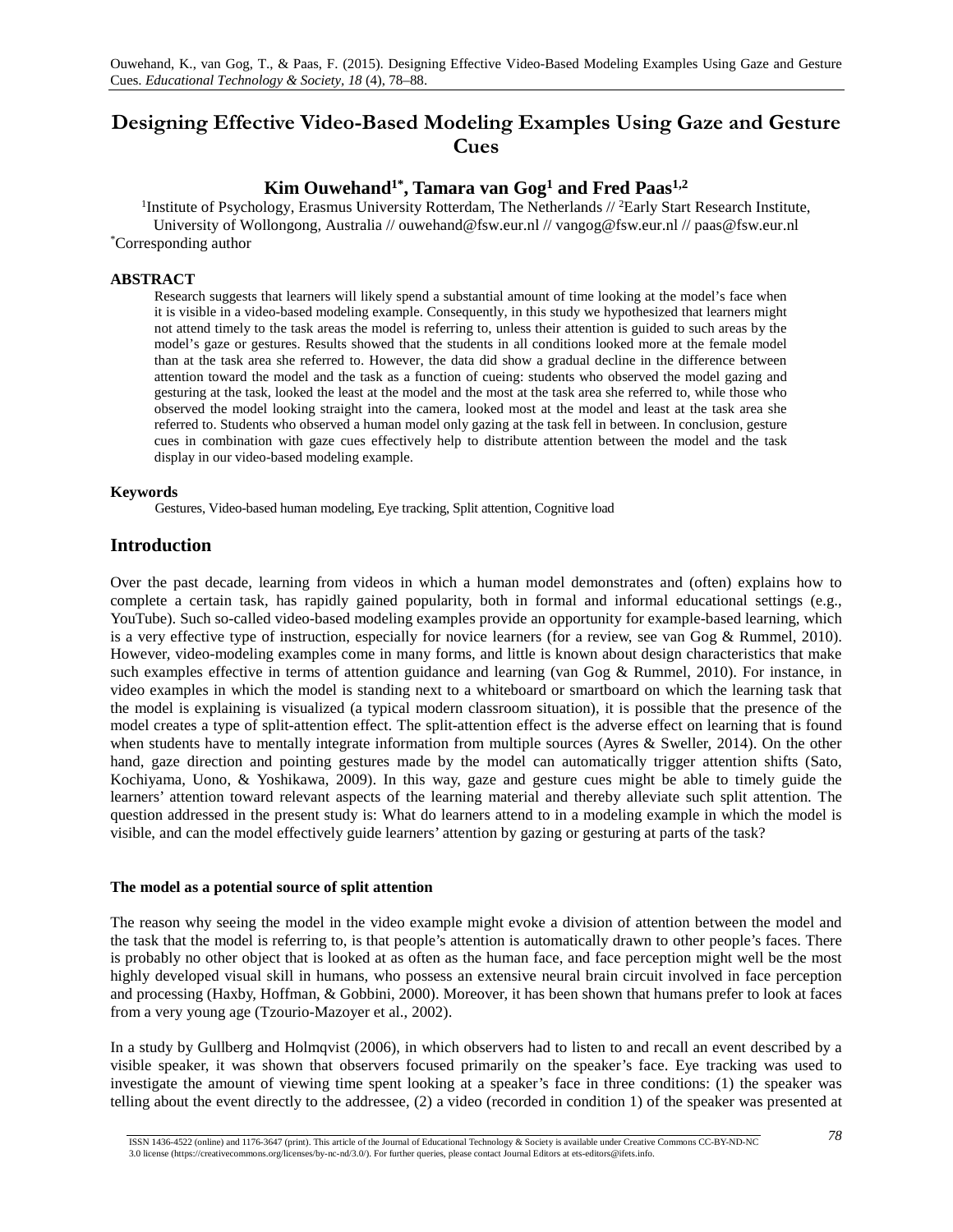life-size or, (3) that same video was presented on a 28 inch TV screen. Results showed that over 90% of viewing time was spent looking at the speaker's face (95.6%, 94.2% and 90.8% in condition 1, 2, and 3 respectively). Although observers had to recall the event the speaker talked about, the speaker did not demonstrate a task, so this study did not investigate how we attend to human modeling examples in which a task is demonstrated and explained to learners.

Even though the findings reviewed above suggest that the model's face is likely to receive a substantial amount of attention, it is unlikely that learners would look at the model 90% of the time, since they know they have to observe the demonstration and will be tested on their ability to perform that task themselves later on. Indeed, in a recent study using video-based modeling examples in which it was demonstrated how to solve a puzzle problem by manipulating objects (the model was seated behind a table; the puzzle's objects were placed on the table), half of the participants saw a version of the example in which the face of the model was visible and the other halve saw a version of the same example in which the face of the model was not visible. Learners who saw the example video in which the model's face was visible, were found to look at the model's face only about 20% of the time, but they outperformed those who did not see the model's face, after observing the example twice (van Gog, Verveer, & Verveer, 2014). These findings suggest that the attention allocated to the model does not have to result in a negative effect on learning, and that learners are quite able to efficiently divide their attention between the model and the task.

It should be noted though, that in demonstrating this puzzle problem-solving task, the model was gazing at, gesturing at, and manipulating physical objects. This is very different from lecture-style modeling examples in which a model is standing next to a whiteboard on which slides illustrating the steps in the problem-solving procedure are projected and advanced by the model clicking a remote. In such examples, if the model continues to look into the camera, there might be a higher risk of split attention, because learners have to visually search on the screen what the model is talking about, which imposes unnecessary cognitive load during learning (Wouters, Paas, & van Merriënboer, 2008). Furthermore, when learners are looking at the model's face, they might not attend timely to the task areas the model is referring to, which might result in a) problems integrating the model's explanation into a coherent mental model of the task, and b) not noticing certain changes in the problem-solving states shown in the slides, especially if the information shown in the slides is transient (i.e., prior steps are no longer visible after each new step/slide is presented; see Sweller, Ayres, & Kalyuga, 2011, on the transient information effect). The question is then, whether we would indeed find evidence that learners may have trouble attending timely to the relevant aspects of the task, and whether gaze cues and gesture cues could help to efficiently guide learners' attention through such lecture-style video-based modeling examples.

# **The model's gaze and gestures as attention guiding cues**

In an instructional setting, making deictic gestures (pointing and tracing gestures) has been found to enhance learning (Macken & Ginns, 2014). We suggest that deictic gestures of a video-based model can function as cues to direct learners' attention toward relevant aspects of the task on crucial moments during the instruction. Research has shown that our attention to faces mainly focuses on the eyes (Vecera & Johnson, 1995) and that eye gaze is a powerful attentional cue; we tend to automatically follow other people's gaze in order to look at what they are looking at (for reviews see Birmingham & Kingstone, 2009; Langton, Watt, & Bruce, 2000). Indeed, even though the aforementioned study by Gullberg and Holmqvist (2006) showed that in general, speakers' gestures were hardly fixated at all (less than 1%); observers did relatively often fixate on those gestures that the speakers looked at themselves.

The fact that gestures were hardly fixated in the Gullberg and Holmqvist (2006) study (although it is possible that the gestures were processed through peripheral vision) is quite surprising, because gestures fulfil an important communicative function. For instance, gestures have been found to improve learning (because they capture and guide attention; Valenzeno, Alibali, & Klatzky, 2003) and can communicate information not conveyed in speech (Singer & Goldin-Meadow, 2005). In animations in which a humanoid pedagogical agent gave explanations of the learning content, Mayer and DaPra, (2012) found an embodiment effect, indicating that animated agents producing humanlike behaviour, such as emotional expression, biological movement, gestures and eye gaze, led to better learning outcomes. This effect has also been found with animated pedagogical agents (Moreno, Reislein, & Ozogul, 2010). Moreno et al. (2010) compared learning from a narrated animation with (1) an animated pedagogical agent that produced pointing gestures toward key aspects of the learning material, (2) the same animation in which the gestures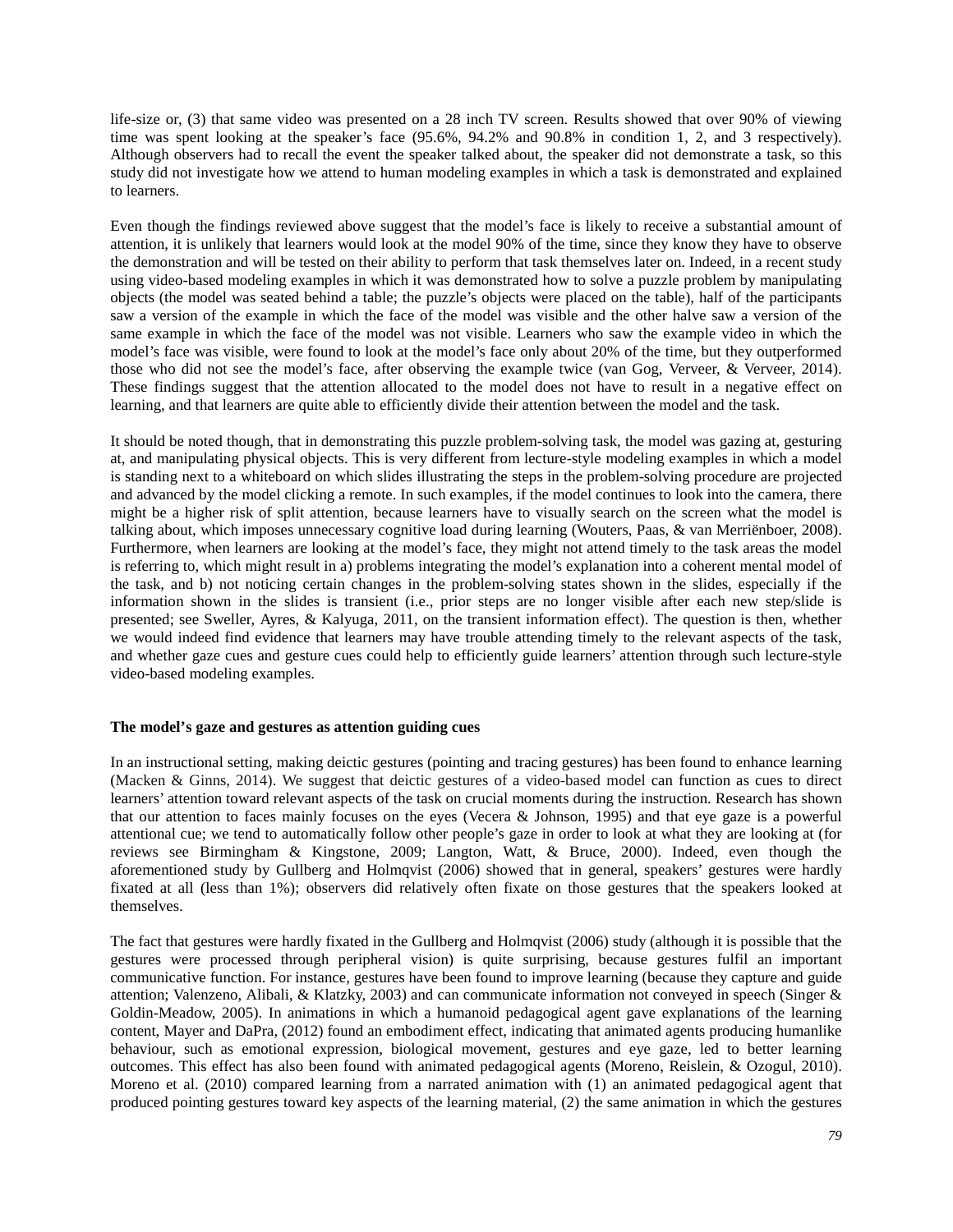were replaced with arrow cues, and (3) static visualisations. They found that instruction with a gesturing pedagogical agent led to superior learning compared with instruction using a non-gesturing agent or static visualisations.

Furthermore, research has shown that gestures accompanying speech are perceived as an integrated whole with speech (Kelly, Creigh, & Bartolotti, 2010), and processed in parallel with the head and eye movements (Langton et al., 2000) they accompany. In sum, these results suggest that both gaze and gesture cues are automatically processed and integrated with speech (i.e., quite effortlessly, without imposing much working memory load). These cues might therefore be very useful in video-modeling examples to ameliorate the potential effects of the model's presence as a source of split attention, by guiding the learners' attention efficiently through the examples.

# **The present study**

The present study investigated this assumption by measuring learners' visual attention allocation toward the model and the task aspects in the slides that the model was referring to in her verbal explanation. Participants watched a video-based modeling example showing a human model verbally explaining a novel problem-solving task and either looking straight into the camera (no cue condition), or making occasional gaze shifts toward specific task areas on the screen (gaze cue condition), or making occasional gaze shifts accompanied by pointing gestures toward the screen (gesture + gaze cue condition; see Figure 1 for an impression).





For those scenes of the video-modeling example in which the model was referring to a specific part of the task on the screen (i.e., the small, medium, or large jug), we investigated how learners' attention allocation (fixation time) was distributed between the model and the task area referred to in that scene. In the scenes in which the model was referring to one of the jugs, students should ideally spend a substantial proportion of time looking at that task Area of Interest (AoI) instead of looking at the model, and cueing might assist them in shifting their focus to the task AoI, with gesture cues being more specific than gaze cues.

It was therefore hypothesized that participants in the no cue condition would spend more time looking at the model and less at the task AoI than those in the gaze cue condition, who would in turn spend more time looking at the model and less at the task AoI than those in the gesture + gaze cue condition. In addition, it was expected that the distribution of attention between the model and the relevant task (screen) areas would be least optimal in the no cue (split-attention) condition, more optimal in the gaze cue condition, and most optimal in the gesture + gaze cue condition. That is, learners in the no cue condition would first have to process what the model was talking about, then shift their attention toward the screen and then search the information on the current slide to determine the right task area, by which time the model might already be at a next step. In the gaze cue condition, distributing attention should be more optimal, because the model's gaze shift toward the screen would automatically induce an attention shift of the learners, meaning they would look less at the model. However, they might not look more at the task AoI, because they would still have to search for the relevant task area on the current slide as this might not be obvious. This visual search is prevented in the gesture + gaze cue condition, in which attention is not only automatically drawn to the screen, but also to the right aspect of the task on the current slide, which should therefore lead to the most optimal distribution of attention. Besides visual attention, participants' performance and perceived mental effort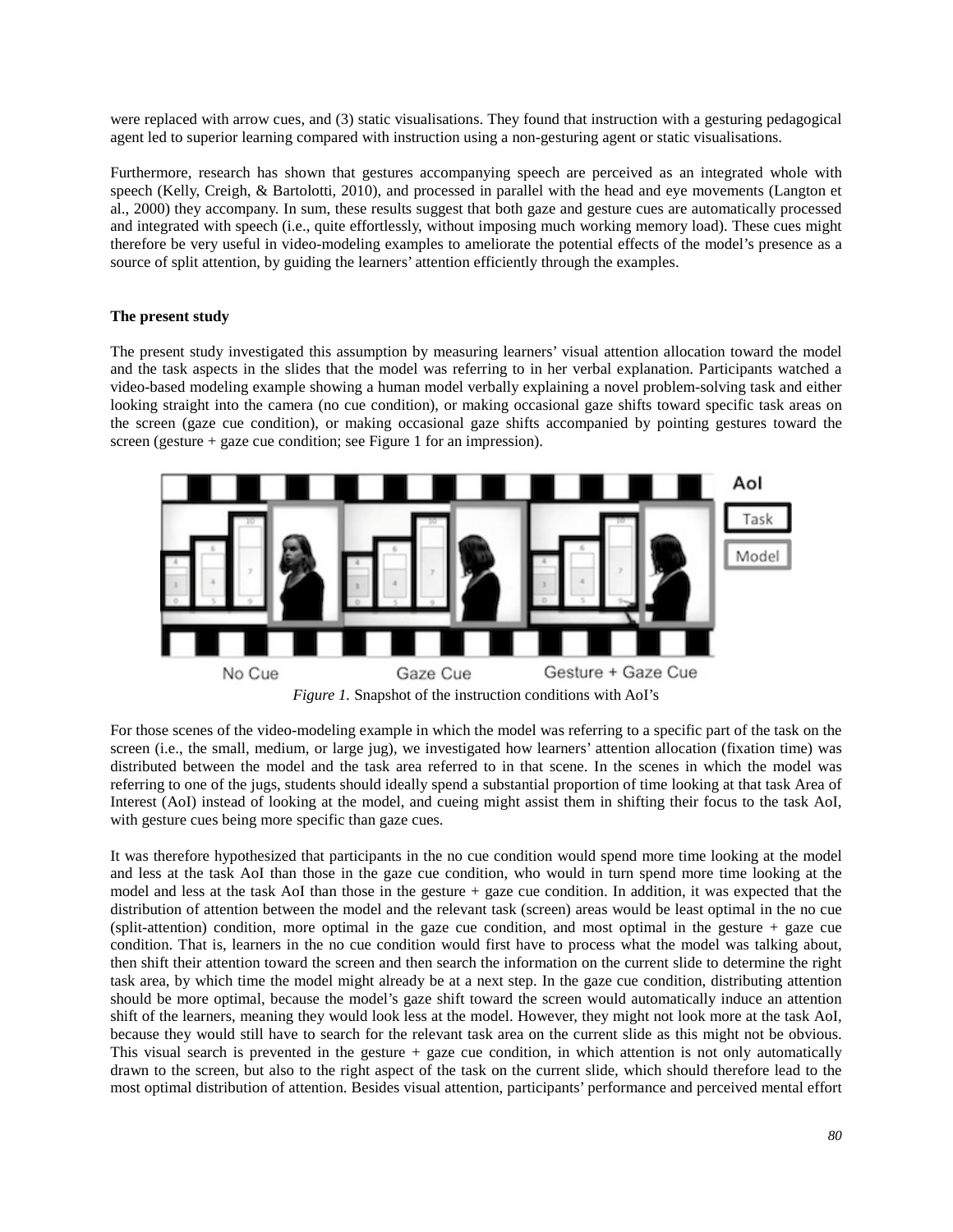on subsequent isomorphic and transfer problem solving was measured to explore whether optimal attention distribution would also lead to optimal performance and effort.

# **Method**

# **Participants and design**

Participants were 35 Dutch undergraduate Psychology students who participated for course credits. All participants had normal or corrected-to-normal vision. Despite successful calibration, one participant had to be excluded due to too much missing eye tracking data, leaving a sample of 34 participants for analysis (20 women, 14 men, *Mage =* 22.7 *SD =* 1.97, age range: 20–28).

Participants were randomly assigned to one of three video-based modeling example conditions. In all conditions participants studied videos of a human model standing next to a screen displaying the problem-solving task, while verbally explaining and demonstrating the solution procedure that was illustrated by a series of slides projected onto the screen. Depending on the assigned condition, the model either (1) made no gestures or gaze shifts and looked into the camera while talking (i.e., no-cue condition), (2), made no gestures, but occasionally looked at relevant task areas on the screen when these were being mentioned (i.e., gaze cue condition), or (3) looked at and made pointing and tracing gestures toward the relevant task areas on the screen when these were being mentioned (i.e., gesture + gaze cue condition). Figure 1 provides an illustration of each instruction condition.

# **Materials**

#### *Problem-solving tasks and video-based modeling examples*

The problem-solving task consisted of an adapted version of the water-redistribution paradigm of Schmid, Wirth, and Polkehn (2003), which is based on Luchins' (1942) water jug task. Participants were presented with three jugs with a certain maximum content (displayed above each jug) containing certain amounts of water (displayed inside each jug), which they were instructed to redistribute until a goal state (displayed below each jug) would be reached (see Appendix 1 for an example). Problem solving was constrained by one task rule: The entire content of the donating jug would always be emptied into the receiving jug (i.e., no partial contents could be redistributed), unless the receiving jug would not have enough capacity for the content of the donating jug, in which case the receiving jug would be filled to the brim, leaving the donating jug with the residual. The problems used for the present experiment consisted of three-step water-redistribution problems that could only be solved with a counterintuitive strategy. Carder, Handley, and Perfect (2008) explain the counterintuitive strategy with the evaluation factor (EVF), which is the sum of differences between the current and goal states of all jugs. For example, in Figure 1, the EVF is 6  $(3 + 1 +$ 2). A step that decreases the EVF is called perceptually consistent, because it directly brings the problem solver perceptually closer to the goal state. A counterintuitive step increases the EVF, but is sometimes a necessary step in the solution pathway. Hence, problems that should be solved with a counterintuitive strategy require problem solvers to look more than one move ahead (Bull, Espy, & Senn, 2004) and are therefore more demanding for working memory than problems that can be solved with a perceptually consistent strategy (Carder et al., 2008).

A computerized version of this water-redistribution task (Schmid et al., 2003) was created in E-prime 2.0. Participants could redistribute water through mouse clicks on the jugs. In Figure 1, for example, in order to pour water from jug A into jug B, participants first had to click on the jug they wanted to pour water from (i.e., the donating jug, in this case A; the water in this jug changed to a darker color as a visual confirmation that it was selected) and secondly, on the jug they wanted to pour water into (i.e., the receiving jug, in this case B). With the second click, the water levels of the jugs changed according to the task rule.

For each instruction condition, a video-based modeling example was created, in which the same female model explained a problem-solving task while standing next to a screen depicting the task (a typical lecture situation). In all three conditions, the model gave the same verbal explanation (see Appendix 1). The problem state depicted on the slide that was projected on the screen changed automatically to the next problem state (i.e., slide) when the model mentioned a problem-solving step being performed, so no interaction of the model with the screen was required. The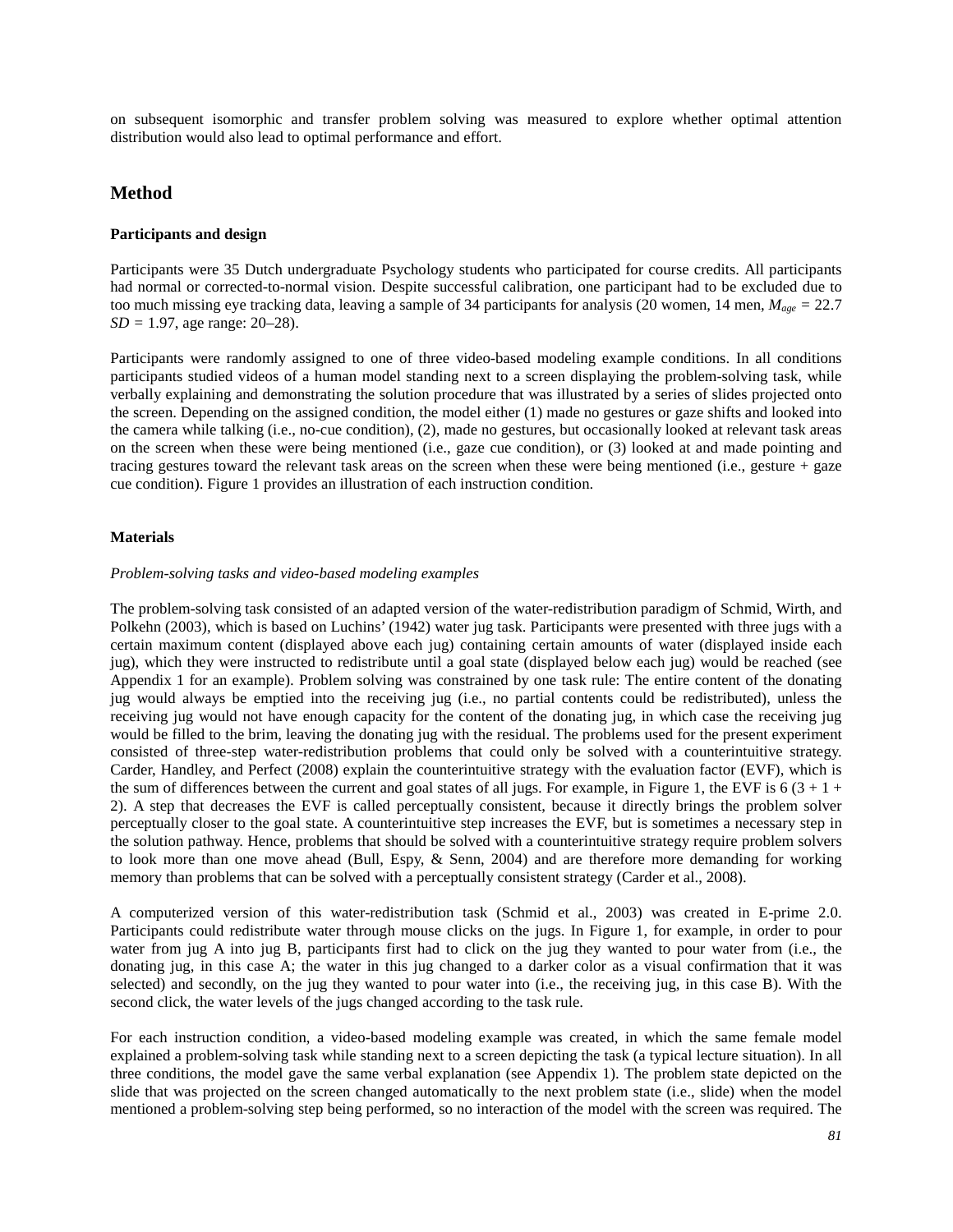video examples in all conditions were divided in 33 scenes, consisting of six scenes in which participants were expected to look at the model (because no task-relevant areas on screen were referred to), and 27 scenes in which the model referred to task-relevant areas. Task-relevant areas were referred to verbally in the no cue condition, verbally combined with simultaneous gaze shifts in the gaze cue condition, or verbally combined with simultaneous gaze shifts and gestures in the gesture + gaze cue condition (see Figure 1). The video-based modeling examples were recorded with a digital video camera and edited in Final Cut Pro 7.0.3. All videos had the same duration of two min and were presented in E-prime 2.0.

#### *Mental effort*

After each problem participants rated how much mental effort they invested in solving it, which is an indicator of experienced cognitive load. The mental effort rating scale consisted of labeled values ranging from 0 (no effort) to 9 (extremely high effort) and was adapted from Paas (1992; see also Paas, Tuovinen, Tabbers, & van Gerven, 2003). The mental effort rating scale was also presented in E-prime 2.0 and participants responded by pressing a number on the keyboard that corresponded to the amount of mental effort they perceived to have invested in the task.

#### *Eye-tracking equipment*

The video-based modeling examples and problem-solving tasks were presented in E-prime on the 21-inch display of a Tobii 2150 (50 Hz) eye tracker, which registered participants' eye movements while they studied the modeling examples. Participants sat approximately at a 70 cm distance from the screen. To show the videos full screen they were presented with a 600 x 800 resolution. The system was recalibrated in IView prior to each example, with a 5point calibration.

#### **Procedure**

The experiment was conducted in individual sessions of approximately 15 minutes. Participants first read a short written instruction about the basic task rules, for which they received three min. Subsequently, the system was calibrated and participants were instructed to sit as still as possible while they studied the modeling example for the first time. They were then presented with an isomorphic problem to solve (during which they could move freely). Then they rated how much mental effort they perceived to have invested in solving that problem. After this, participants studied the modeling example for the second time. They were then presented with a new isomorphic problem to solve (during which they could move freely) after which they rated how much mental effort they perceived to have invested in solving that problem. Finally, participants were presented with two transfer problems, in which the same procedure could be used to solve the problem, but the jugs had different positions, so participants could not just copy the procedure exactly as they observed it. Each transfer problem was followed by the mental effort rating scale. Participants received a maximum of one min per problem for all problems presented during the experiment.

# **Data** a**nalysis**

#### *Eye-movement data*

The video examples were divided into 33 scenes. There were two types of scenes. In six scenes the main Area of Interest (AoI) was the model (if she was providing explanations not directly referring to the task) and in 27 scenes the main AoI was a part of the task, that is one of the three jugs (with the accompanying numbers above, in and under the jug) that the model was referring to either verbally only, verbally with gaze shifts or verbally with gaze shifts and gestures (see Figure 1). Fixations were defined as gaze points that fell within a radius of 30 pixels and together had a duration of more than 60 ms, and for each AoI in each scene, fixation duration was calculated. Fixation duration on the model and fixation duration on the relevant task area in each scene (i.e., the area being referred to by the model in that scene, which could vary across scenes) were summed only for those 27 scenes in which the task area was the main AoI, and subsequently transformed into a percentage of total fixation duration on those scenes.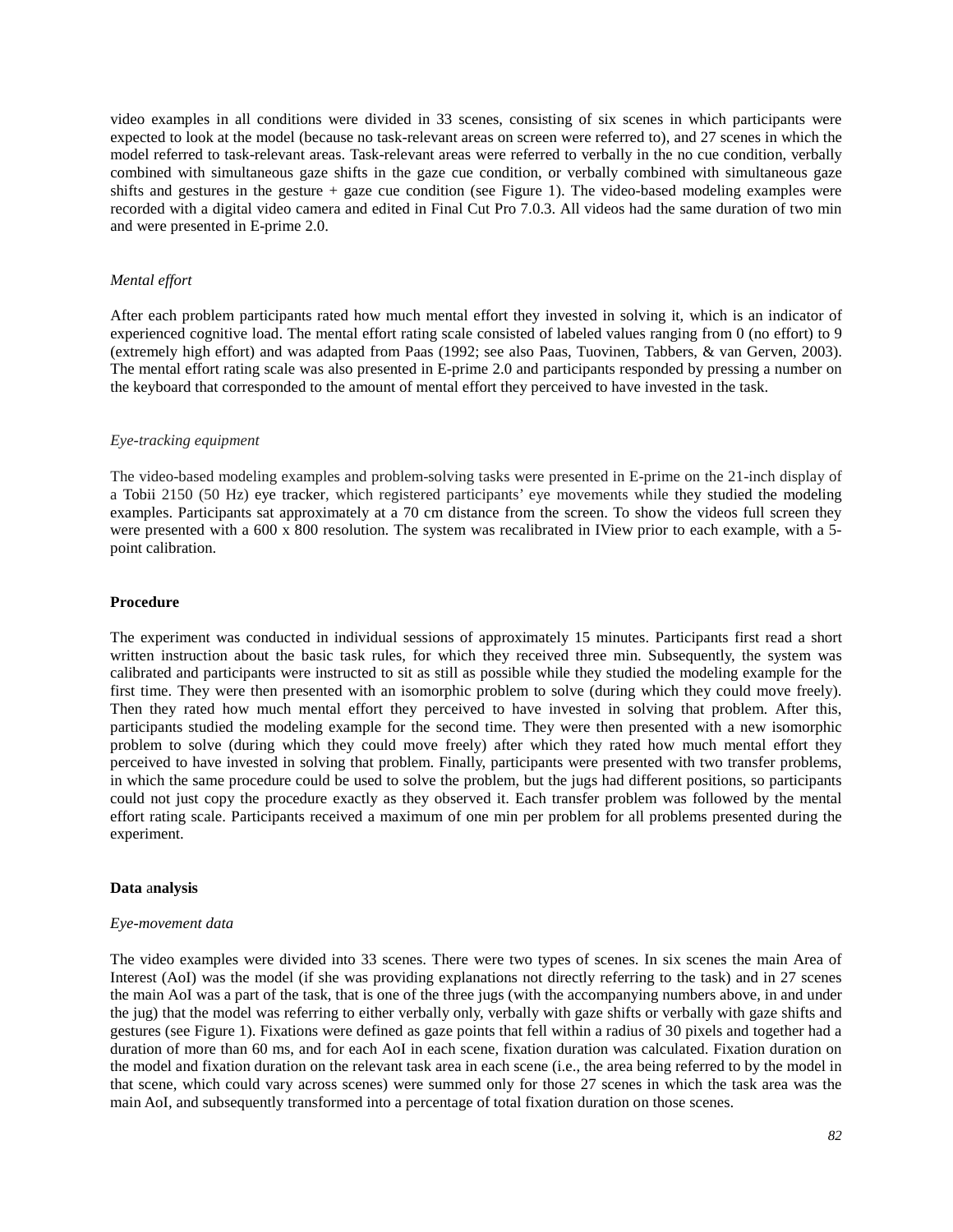#### *Learning outcomes*

For each isomorphic problem solved, a performance score was computed by dividing the number of steps in the shortest possible solution (i.e., three), by the actual number of steps a participant took to solve the problem. For example, if participant A solved a three-step problem in three steps and participant B solved the same problem in 15 steps, this would result in a score of 1 for A and 0.2 for B. The same formula was applied for transfer performance, but here, one score was obtained by determining the average performance score over the two transfer problems.

# **Results**

# **Eye movement data**

Table 1 shows the means and standard deviations for the fixation duration (percentage) on the model, on the task areas she referred to (averaged across scenes; hereafter called relevant task area), and on the remaining task areas (averaged across scenes). Because the overall data include those scenes in which the model did not refer to aspects of the task, the data from the task scenes only are more relevant for our hypothesis, and these were analysed with a 3 x 2 x 2 ANOVA with instruction condition (no cue, gaze cue, and gesture + gaze cue) as between-subjects factor and object of attention (model vs. task) and time (first example vs. second example) as within-subjects factors.

| Table 1. Percentage fixation duration in task scenes |                             |          |       |            |       |                      |       |  |  |  |  |
|------------------------------------------------------|-----------------------------|----------|-------|------------|-------|----------------------|-------|--|--|--|--|
|                                                      |                             | No cue   |       | Gaze cue   |       | Gesture $+$ Gaze cue |       |  |  |  |  |
|                                                      |                             | $(n=11)$ |       | $(n = 12)$ |       | $(n=11)$             |       |  |  |  |  |
| Time                                                 | Object of Attention         | M        | SD    | M          | SD    | M                    | SD    |  |  |  |  |
| First                                                | Model                       | 45.86    | 17.59 | 33.72      | 13.67 | 29.40                | 10.30 |  |  |  |  |
|                                                      | Relevant Task Area          | 12.81    | 6.18  | 17.94      | 6.96  | 17.90                | 13.55 |  |  |  |  |
|                                                      | <b>Remaining Task Areas</b> | 24.76    | 8.47  | 25.23      | 9.70  | 23.63                | 5.47  |  |  |  |  |
|                                                      | Other                       | 16.57    | 9.05  | 23.10      | 11.69 | 29.07                | 16.14 |  |  |  |  |
| Second                                               | Model                       | 40.75    | 23.15 | 35.17      | 12.34 | 26.96                | 9.95  |  |  |  |  |
|                                                      | Relevant Task Area          | 15.01    | 10.56 | 16.77      | 7.39  | 20.07                | 9.86  |  |  |  |  |
|                                                      | <b>Remaining Task Areas</b> | 24.77    | 11.04 | 24.99      | 9.70  | 21.61                | 5.47  |  |  |  |  |
|                                                      | Other                       | 19.47    | 10.01 | 23.07      | 14.26 | 31.37                | 14.23 |  |  |  |  |

*Note.* Fixations on "other" areas are fixations to white space above, below, or next to the task and the model.

**Visual Attention** 





The analysis showed no main effect of instruction condition,  $F(2, 31) = 1.51$ ,  $MSE = 184.07$ ,  $p = .236$ ,  $\eta_p^2 = .09$ , or time,  $F(1, 31) = 0.24$ ,  $MSE = 33.55$ ,  $p = .629$ ,  $\eta_p^2 < .01$ , a main effect of object of attention,  $F(1, 31) = 39.08$ , MSE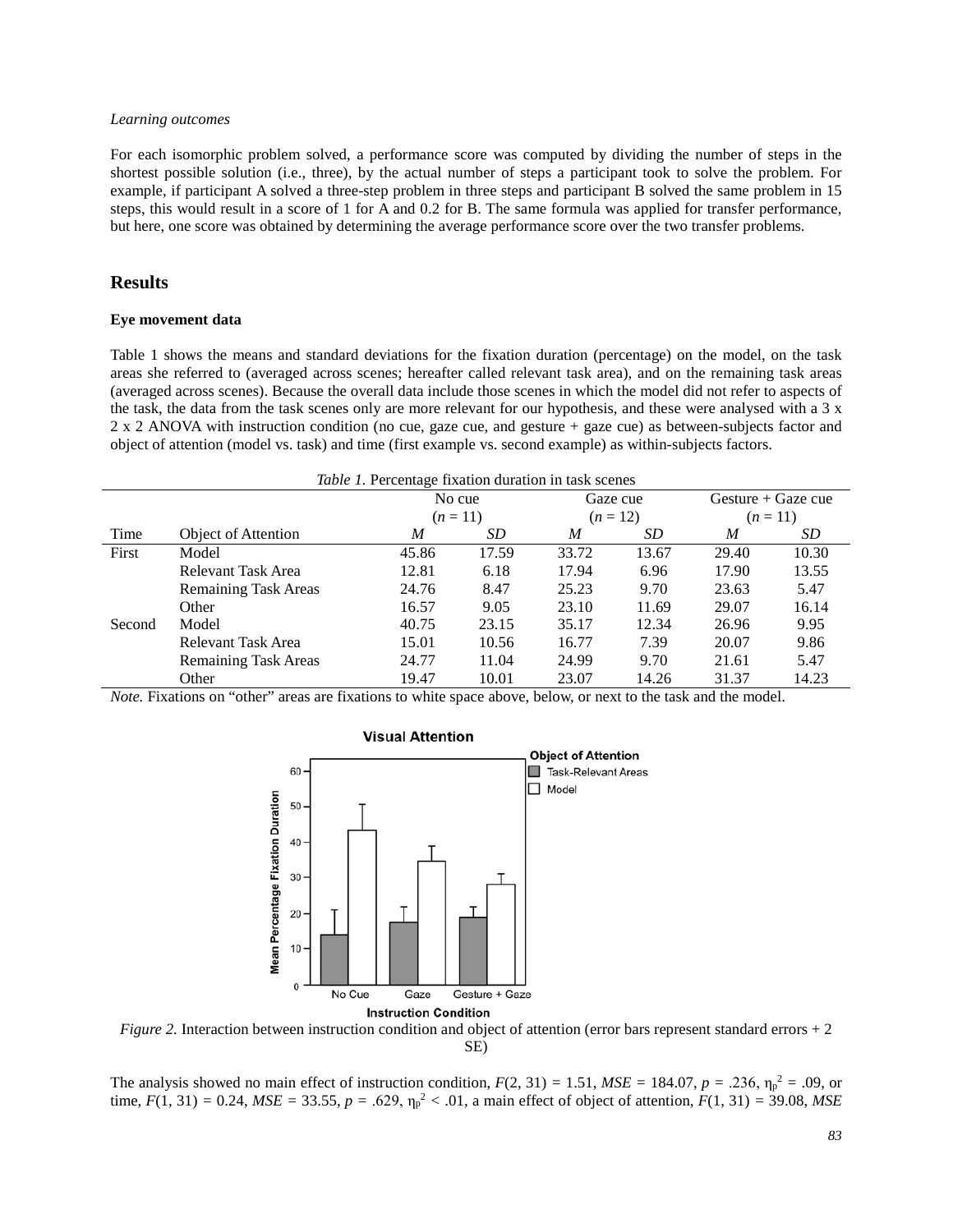$=$  299.28,  $p < .001$ ,  $\eta_p^2 = .56$ , and an interaction between object of attention and instruction condition,  $F(2, 31) =$ 3.81,  $MSE = 299.28$ ,  $p = .033$ ,  $\eta_p^2 = .20$  (see Figure 2). There was no interaction of instruction condition and time,  $F(2, 31) = 0.24$ ,  $MSE = 33.55$ ,  $p = .786$ ,  $\eta_p^2 = .02$ , object of attention and time,  $F(2, 31) = 0.63$ ,  $MSE = 129.85$ ,  $p = .786$  $=$  .343,  $η<sub>p</sub><sup>2</sup> = .02$ , or instruction condition, time and object of attention, *F*(2, 31) = 0.59, *MSE* = 129.85, *p* = .560,  $η<sub>p</sub><sup>2</sup>$ *=* .04.

We followed up on the significant Instruction Condition x Object of Attention interaction with multiple comparisons between instruction conditions on the attention distribution between model and task-relevant areas. We calculated a measure of attention distribution by subtracting the total fixation duration toward task-relevant areas from the total fixation duration toward the model. Results show a significant difference between the no cue and the gesture + gaze cue group,  $t(20) = 2.57$ ,  $p = .023$ ,  $d = 1.10$ , but no difference between the no cue and gaze cue group,  $t(21) = 1.48$ , *p*  $= .153, d = 0.61$ , or the gaze cue and gesture + gaze cue group,  $t(21) = 1.47, p = .157, d = 0.62$ . These results indicate that participants in the gesture + gaze cue group had a smaller attentional bias toward the model compared with the task-relevant areas than participants in the no cue group. Figure 2 depicts the interaction between instruction condition and object of attention.

#### **Learning outcomes**

Table 2 shows the means and standard deviations of the performance and mental effort data on the isomorphic and transfer problems. Performance and mental effort measures of isomorphic problem solving were analyzed by 3 x 2 mixed ANOVAs with instruction condition (no cue, gaze cue, and gesture + gaze cue) as between-subjects factor and time (problem solving after the first and second time participants watched the video) as within-subjects factor. Performance and mental effort measures of transfer problem solving were analyzed by ANOVAs with instruction condition (no cue, gaze cue, and gesture + gaze cue) as between-subjects factor.

#### *Isomorphic problem solving performance and mental effort*

For performance, results showed no main effect of instruction condition,  $F(2, 31) = 2.86$ ,  $MSE = 0.23$ ,  $p = .072$ ,  $\eta_p^2$ *=* .16, a main effect of time,  $F(2, 31) = 26.21$ ,  $MSE = 0.13$ ,  $p < .001$ ,  $\eta_p^2 = .46$ , but no interaction,  $F(2, 31) = 0.53$ ,  $MSE = 0.13$ ,  $p = .595$ ,  $\eta_p^2 = .03$ . The analysis of perceived mental effort invested in solving the isomorphic problems showed no main effect of instruction condition,  $F(2, 31) = 1.66$ ,  $MSE = 12.25$ ,  $p = .208$ ,  $\eta_p^2 = .10$ , a main effect of time,  $F(1, 31) = 13.80$ ,  $MSE = 6.08$ ,  $p = .001$ ,  $\eta_p^2 = .31$ , but no interaction,  $F(2, 31) = 0.45$ ,  $MSE = 6.08$ ,  $p = .001$  $=$  .643,  $\eta_p^2 = .03$ . As Table 2 shows, these results reflect improved performance and decreased perceived mental effort on problem solving after the second compared with the first example.

#### *Transfer problem solving performance and mental effort*

Results showed no main effect of instruction condition on transfer performance,  $F(2, 31) = 1.35$ ,  $MSE = 0.20$ , *p*  $= .275$ ,  $\eta_p^2 = .08$ , or perceived mental effort invested in solving the transfer problems,  $F(2, 31) = 0.54$ ,  $MSE = 9.33$ ,  $p = .588, \eta_p^2 = .03.$ 

|                      |           | <i>lable 2</i> . Learning and transfer performance, and effort |                    |      |                      |      |                                  |  |
|----------------------|-----------|----------------------------------------------------------------|--------------------|------|----------------------|------|----------------------------------|--|
|                      | Condition |                                                                | No cue<br>$(n=11)$ |      | Gaze cue<br>$(n=12)$ |      | Gesture $+$ Gaze cue<br>$(n=11)$ |  |
|                      |           |                                                                |                    |      |                      |      |                                  |  |
|                      | Time      | M                                                              | SD                 | M    | SD                   | M    | SD                               |  |
| Performance          | First     | 0.42                                                           | 0.51               | 0.50 | 0.52                 | 0.10 | 0.32                             |  |
|                      | Second    | 0.81                                                           | 0.39               | 0.90 | 0.29                 | 0.65 | 0.46                             |  |
|                      | Transfer  | 0.69                                                           | 0.46               | 0.65 | 0.44                 | 0.49 | 0.48                             |  |
| <b>Mental Effort</b> | First     | 5.33                                                           | 3.39               | 4.50 | 3.75                 | 7.00 | 2.49                             |  |
|                      | Second    | 3.17                                                           | 2.69               | 2.83 | 2.59                 | 4.10 | 2.96                             |  |
|                      | Transfer  | 3.75                                                           | 3.00               | 3.54 | 3.05                 | 4.35 | 3.23                             |  |

*Table 2.* Learning and transfer performance, and effort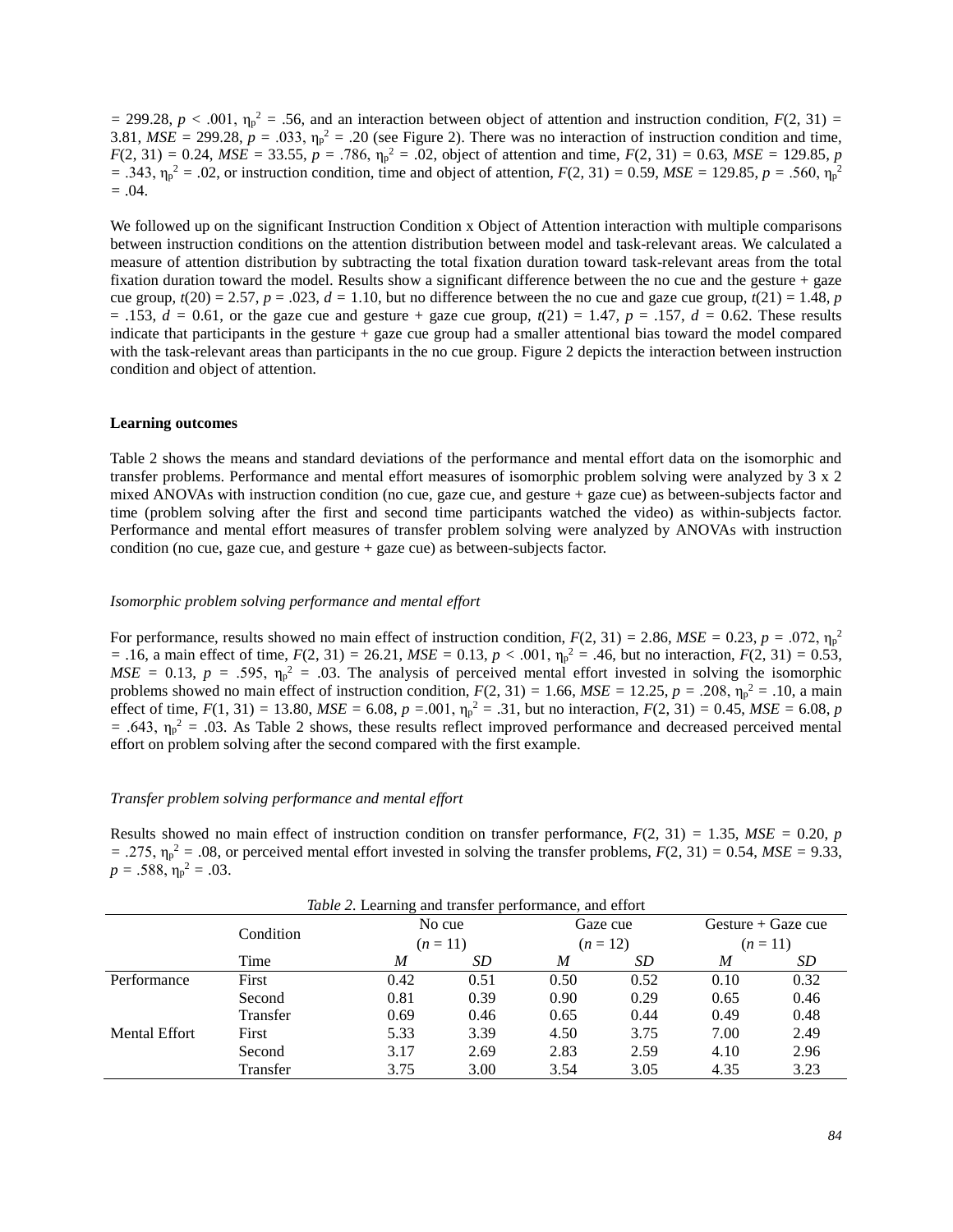# **Conclusion**

The present study focused on the question of whether gaze and gesture cues would improve the distribution of visual attention when studying a video-based modeling example in which a human model explained how to solve a novel problem. The data showed a clear trend in line with our hypothesis that students looked more at the model than at the task-relevant AoI, and that gaze and gesture cues can help shift attention from the model to what she is talking about; students in the no cue condition, looked most at the model and least at the task, while students in the gesture  $+$  gaze cue condition looked most at the task and least at the model compared with the other two conditions, and the gaze cue condition falling in between. Thus the attention toward the model gradually decreased and the attention toward the task gradually increased from the no cue, to the gaze cue to the gesture + gaze cue condition. Or in other words, participants who learned from a human model that occasionally gestured and gazed toward the task screen had a smaller attentional bias toward the model compared with the task-relevant areas than participants that learned from a model that did not gesture or gaze at the task.

Our main focus in this study was on the effect of gaze and gesture cues on learners' visual attention distribution, but we also explored whether type of instruction affected learning outcomes, although, in contrast to the eye movement data, for the performance and mental effort data this sample size was probably too low to have sufficient power to detect possible differences. Indeed, we found no significant effects on learning outcomes as measured by performance and mental effort on the isomorphic and transfer problems. It is a likely assumption that students who spent more time looking at the model than at what the model is talking about would not be able to smoothly integrate the visual and verbal information provided in the example and that this would hamper their learning (see also Mayer & DaPra, 2012; Moreno et al., 2010). Therefore, future research should replicate this experiment with larger sample sizes in order to address the question of whether better distribution of visual attention between the model and the task-related areas she is referring to, would indeed improve learning.

In sum, this study confirmed that when learning from videos, the model's face attracts a substantial amount of learners' attention, and showed that providing cues, gestures in particular seem effective in redirecting learners' attention from the model to the task areas the model is referring to. Given that the use of lecture-style online instructional videos is rapidly increasing, these findings contribute toward the development of design guidelines for such videos.

# **References**

Ayres, P., & Sweller, J. (2014). The Split-attention principle in multimedia learning. In R. E. Mayer (Ed.) *The Cambridge handbook of multimedia learning* (pp. 206–226). New York, NY: Cambridge University Press. doi:10.1017/CBO9781139547369.011

Birmingham, E., & Kingstone, A. (2009). Human social attention. *Annals of the New York Academy of Sciences*, *1156*, 118–140. doi:10.1111/j.1749-6632.2009.04468.x

Bull, R., Espy, K. A., & Senn, T. E. (2004). A Comparison of performance on the Towers of London and Hanoi in young children. *Journal of Child Psychology and Psychiatry*, *45*, 743–754. doi:10.1111/j.1469-7610.2004.00268.x

Carder, H. P., Handley, S. J., & Perfect, T. J. (2008). Counterintuitive and alternative moves choice in the Water Jug task. *Brain and Cognitio[n, 66,](http://www.sciencedirect.com/science/journal/02782626/66/1)* 11–20. doi:10.1016/j.bandc.2007.04.006

Gullberg, M., & Holmqvist, K. (2006). What speakers do and what addressees look at: Visual attention to gestures in human interaction live and on video. *Pragmatics & Cognition*, *14*, 53–82. doi:10.1075/pc.14.1.05gul

Haxby, J. V., Hoffman, E. A., & Gobbini, M. I. (2000). The Distributed human neural system for face perception. *Trends in Cognitive Sciences*, *4*, 223–233. doi:10.1016/S1364-6613(00)01482-0

Kelly, S. D., Creigh, P., & Bartolotti, J. (2010). Integrating speech and iconic gestures in a Stroop-like task: Evidence for automatic processing. *Journal of Cognitive Neuroscience, 22,* 683–694. doi:10.1162/jocn.2009.21254

Langton, S. R. H., Watt, R. J., & Bruce, V. (2000). Do the eyes have it? Cues to the direction of social attention. *Trends in Cognitive Sciences*, *4*, 50–59. doi:10.1016/S1364-6613(99)01436-9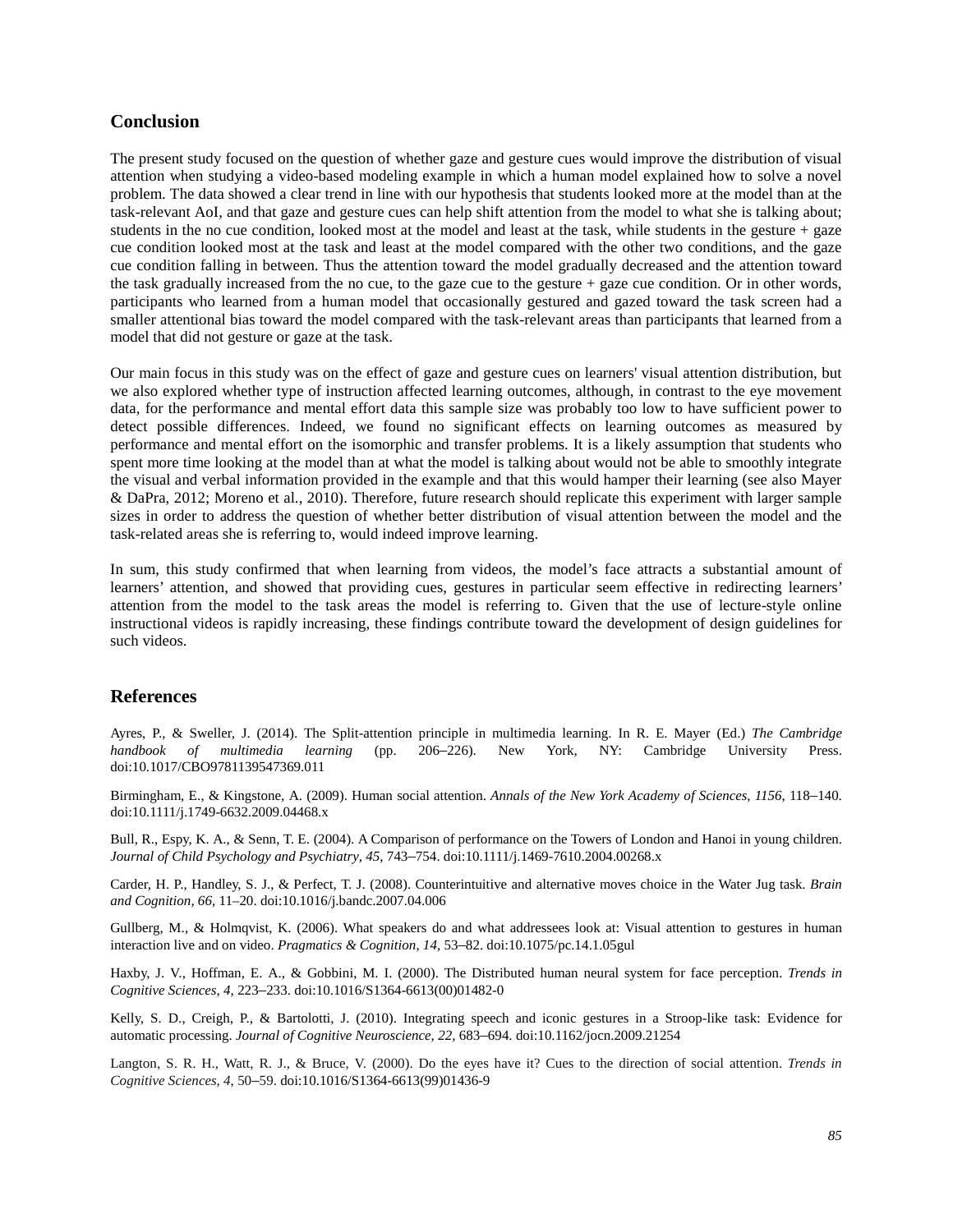Luchins, A. S. (1942). Mechanization in problem solving: The Effect of Einstellung. *Psychological Monographs, 54*(6), i-95. doi:10.1037/h0093502

Macken, L., & Ginns, P. (2014). Pointing and tracing gestures may enhance anatomy and physiology learning. *Medical Teacher*, *36,* 596–601. doi:10.3109/0142159X.2014.899684

Mayer, R. E., & DaPra, C. S. (2012). An Embodiment effect in computer-based learning with animated pedagogical agents. *Journal of Experimental Psychology: Applied*, *18*, 239–252. doi:10.1037/a0028616

Moreno, R., Reislein, M., & Ozogul, G. (2010). Using virtual peers to guide visual attention during learning: A Test of the persona hypothesis. *Journal of Media Psychology: Theories, Methods, and Applications*, *22*, 52–60. doi:10.1027/1864-1105/a000008

Paas, F. (1992). Training strategies for attaining transfer of problem-solving skill in statistics: A Cognitive-load approach. *Journal of Educational Psychology, 84,* 429–434. doi:10.1037/0022-0663.84.4.429

Paas, F., Tuovinen, J. E., Tabbers, H., & Van Gerven, P. W. M. (2003). Cognitive load measurement as a means to advance cognitive load theory. *Educational Psychologist, 38,* 63–71. doi:10.1207/S15326985EP3801\_8

Sato, W., Kochiyama, T., Uono, S., & Yoshikawa, S. (2009). Commonalities in the neural mechanisms underlying automatic attentional shifts by gaze, gestures, and symbols. *NeuroImage*, *45*, 984–992. [doi:10.1016/j.neuroimage.2008.12.052](http://dx.doi.org/10.1016/j.neuroimage.2008.12.052)

Schmid, U., Wirth, J., & Polkehn, K. (2003). A Closer look at structural similarity in analogical transfer. *Cognitive Science Quarterly, 3,* 57–89. Retrieved from<http://www.informatik.uos.de/schmid/pub-ps/csq-rev.pdf>

Singer, M. A., & Goldin-Meadow, S. (2005). Children learn when their teacher's gestures and speech differ. *Psychological Science*, *16*, 85–89. doi:10.1111/j.0956-7976.2005.00786.x

Sweller, J., Ayres, P., & Kalyuga, S. (2011). *Cognitive load theory*. New York, NY: Springer. doi:10.1007/978-1-4419-8126-4

Tzourio-Mazoyer, N., De Schonen, S., Crivello, F., Reutter, B., Aujard, Y., & Mazoyer, B. (2002). Neural correlates of woman face processing by 2-month-old infants. *NeuroImage*, *15*, 454–461. doi:10.1006/nimg.2001.0979

Valenzeno, L., Alibali, M. W., & Klatzky, R. (2003). Teachers' gestures facilitate students' learning: A Lesson in symmetry. *Contemporary Educational Psychology, 28*, 187–204. doi:10.1016/S0361-476X(02)00007-3

Van Gog, T., & Rummel, N. (2010). Example-based learning: Integrating cognitive and social-cognitive research perspectives. *Educational Psychology Review*, *22*, 155–174. doi:10.1007/s10648-010-9134-7

Van Gog, T., Verveer, I., & Verveer, L. (2014). Learning from video modeling examples: Effects of seeing the human model's face. *Computers & Education*, *72*, 323–327. [doi:10.1016/j.compedu.2013.12.004](http://dx.doi.org/10.1016/j.compedu.2013.12.004)

Vecera, S. P., & Johnson, M. H. (1995). Gaze detection and the cortical processing of faces: Evidence from infants and adults. *Visual Cognition*, *2*, 59–87. doi:10.1080/13506289508401722

Wouters, P., Paas, F., & van Merriënboer, J. J. G. (2008). How to optimize learning from animated models: A Review of guidelines based on cognitive load. *Review of Educational Research, 78,* 645–675. doi:10.3102/0034654308320320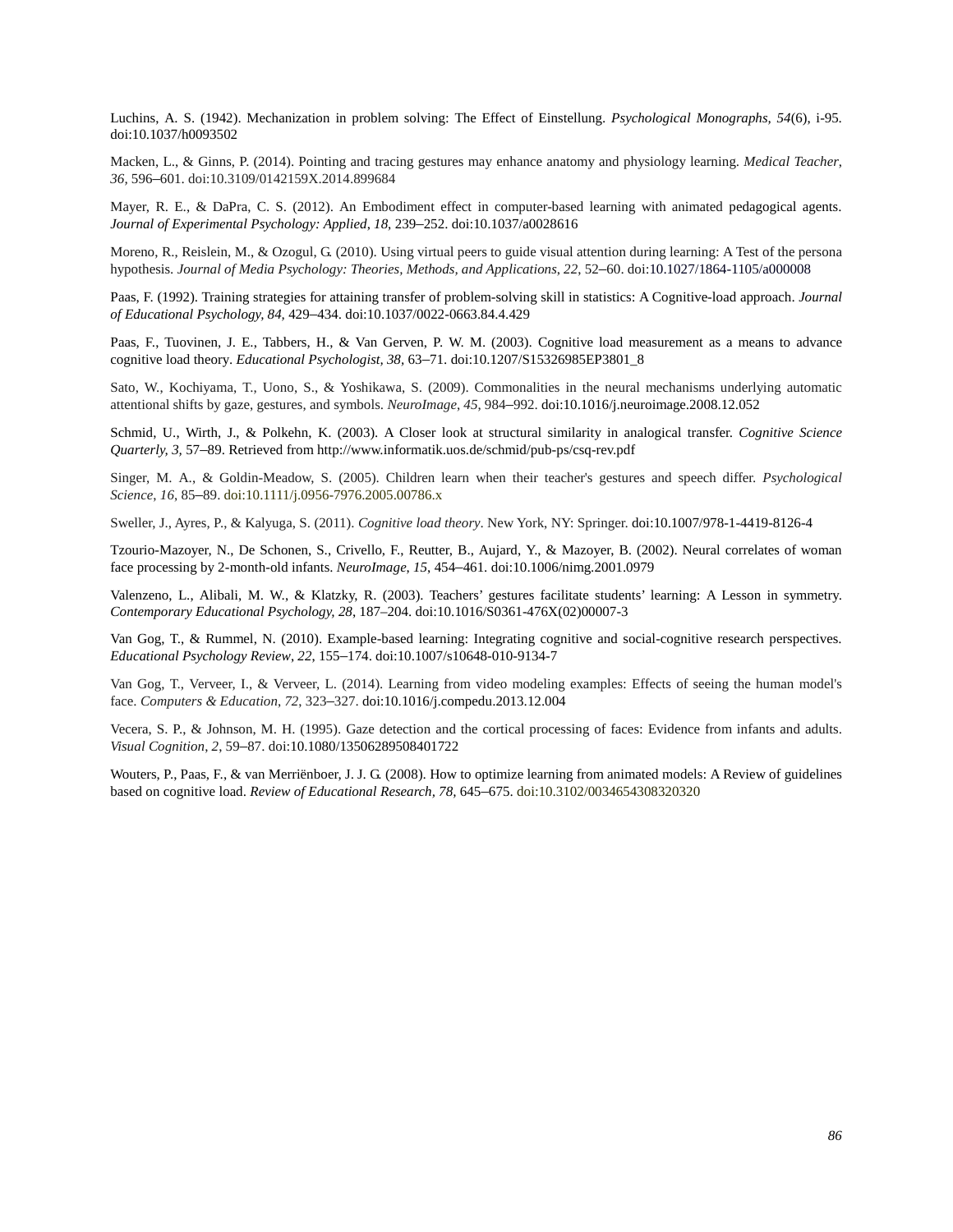# **Appendix 1**

Verbal script of the video



*"The next problem can be solved in three steps. The correct solution can be found if you focus on the goal amount of the large jug. You can see the solution in the next formula; the current quantity of the large jug – the quantity that can be added to the medium jug + the maximum quantity of the small jug, or*  $7 - 2 + 4 = 9$ .

*The first step is to pour water from the large jug into the medium jug. The medium jug will reach a quantity of*  $4 + 2$  $= 6$ . The large jug will reach a quantity of  $7 - 2 = 5$ .

*After the first step, the jugs look like this.*"

Next slide appears.



*"The second step is to pour water from the medium jug into the small jug. The medium jug will reach a quantity of 6 - 1 = 5, which is equal to its goal amount. The small jug will reach a quantity of 3 + 1 = 4. After the second step, the jugs look like this."*

Next slide appears.